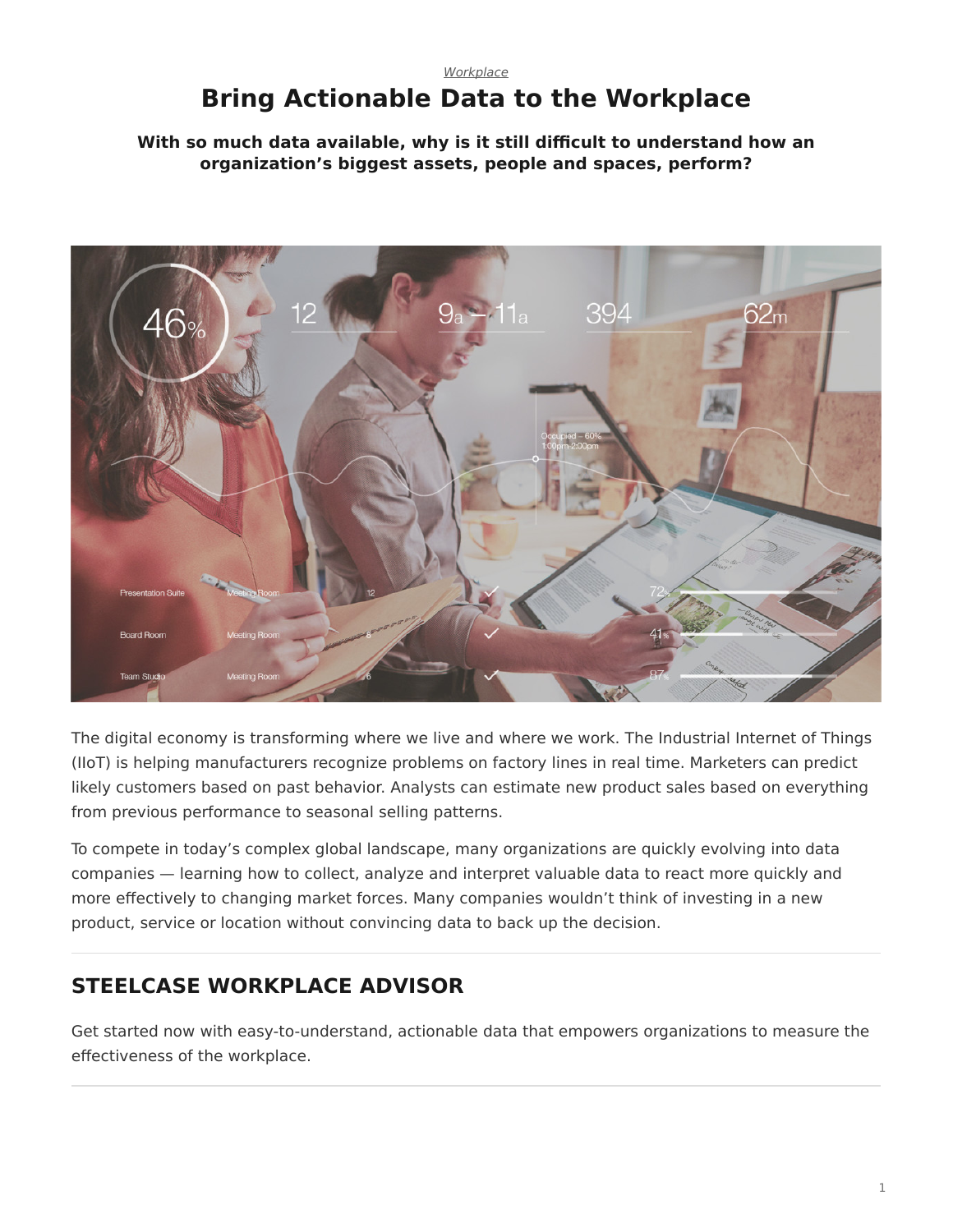Recently, Intel CEO Brian Krzanich, told [Code Conference 2017](https://www.vox.com/2017/6/2/15727220/intel-ceo-brian-krzanich-drones-chips-data-full-code-interview-video), "At Intel, we don't think of ourselves as a CPU company anymore. We think of ourselves as a data company."

# **MEASURING THE WORKPLACE**

With data becoming prolific throughout organizations, why does it remain a challenge to understand how an organization's biggest assets, people and spaces, perform? Whether a company is looking to understand and improve the effectiveness of their workplace, or to justify a large capital expenditure, data should be able to help.

Too often, these measurements are still being done manually. People walk through a space once or twice a day and count occupancy or organizations gather anecdotal evidence from a manager who walks by a room that appears underutilized. These methods are unreliable, inaccurate, inconclusive and labor intensive.

# **DATA-DRIVEN DECISIONS**

Some organizations have begun the move toward data-centric decision making by placing sensors in the workplace to collect occupancy data. CORENET recently covered the journey toward digitization many corporate real estate (CRE) teams are undergoing.

"CRE teams that embrace the use of automation reap the rewards," wrote CORENET. It cited building efficiency, better energy usage and regulatory compliance as well as "a workforce delighted with its workplace, and a more visible contribution to the enterprise."

Sensors alone, however, are just the first step. Companies at the leading edge of this trend are finding they lack the ability to act on reams of workplace data without confidence in its accuracy and without an understanding of the insights behind the data.

# **LATEST TECHNOLOGY UPDATES**

Find out how data can transform your workplace to help people have a better day at work.

# **DATA + INSIGHTS**

Throughout its 105-year history, Steelcase has conducted research and observations to better understand how and where people do their best work. It's with a rich understanding of people and where they work that Steelcase has begun exploring how big data can help organizations measure and improve their spaces.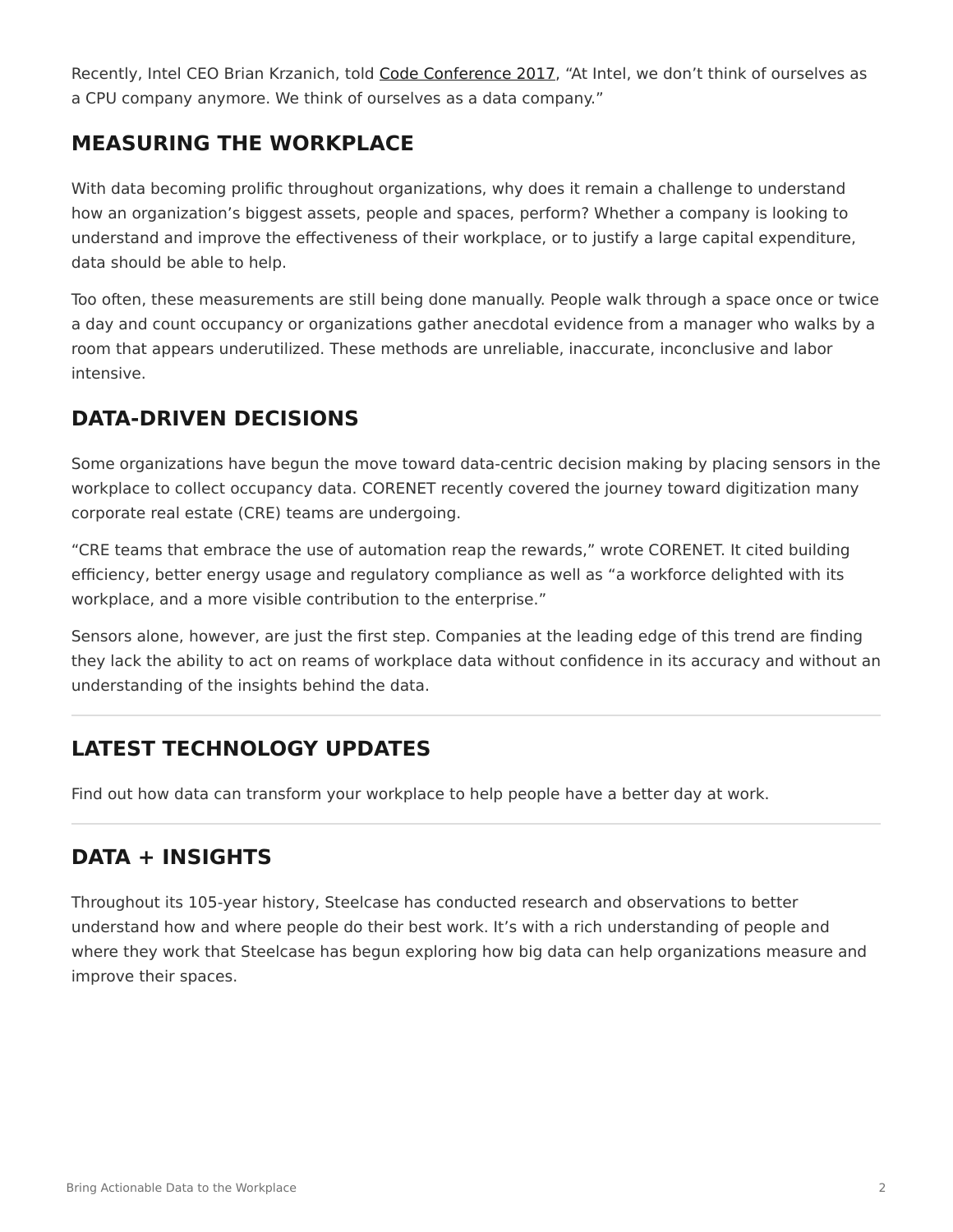[Steelcase Workplace Advisor](https://info.steelcase.com/workplace-advisor) uses sensors to detect presence and occupancy in the workplace and send precision data to the Steelcase cloud platform built on Microsoft Azure. The Workplace Advisor Dashboard applies intelligence to make meaning from the data, enabling organizations to understand how the workplace is being used and how it can be made better.

For example, data may tell you a large conference room is rarely used. It appears to be an underutilized space. The solution, however, is not as clear. Additional intelligence from Steelcase can help reveal correlations between what's in the room and whether or not people choose to use it. You may discover rooms with analog tools such as whiteboards are more frequently used. Other attributes such as video conferencing, standing height tables, natural light, capacity and whether or not the room can be booked are all able to become data points to help reveal how to create a better, more engaging workplace.

It's this combination of data and insights that holds tremendous potential for organizations and their people. Big data can create better, more effective places. In turn, the people who work there will reap the benefits by having a workplace that supports their needs to do their best work.

**Steelcase** 

#### **[Steelcase](https://www.steelcase.com/research/articles/author/steelcase-360/)**

Steelcase 360 explores the latest research, insights and trends on how the power place can make a difference in the way people work, learn and heal.

**[+About Steelcase](https://www.steelcase.com/discover/steelcase/our-company/) [+Customer Care](#page-0-0) [+Legal Notices](#page-0-0) [Connect With Us](https://www.steelcase.com/find-us/social-media/) [+](https://www.steelcase.com/find-us/social-media/) [Contact Us](https://www.steelcase.com/about/connect/contact-us/) [+](https://www.steelcase.com/about/connect/contact-us/) Steelcase**